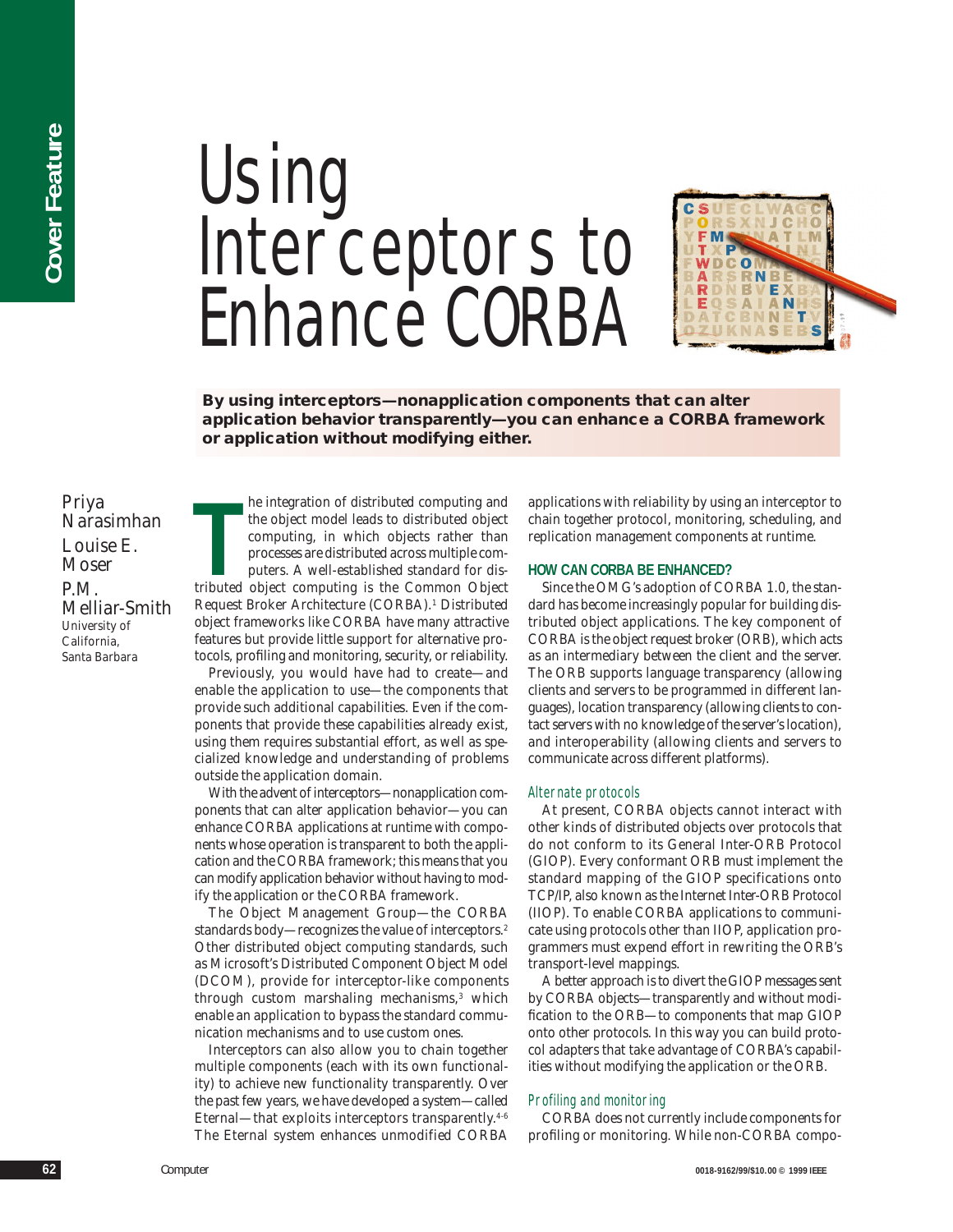nents may exist that provide such services, they cannot readily be used within the CORBA framework. To use them, you would first have to understand the mechanisms of the component and then incorporate the necessary hooks into the application or the ORB.

A better approach is to use existing profiling components that can trace an application and its messages transparently, without the need to embed any special code into the application or the ORB. You can use such components for monitoring the system and measuring its performance.

## **Scheduling**

CORBA provides support for many of the commonly used multithreading models. However, for some applications it is desirable to employ a custom thread-dispatching policy that the ORB does not support. To do this, you would need to rewrite the ORB's dispatching code.

A better approach is to use an interceptor to introduce a scheduling component before the incoming requests reach the target objects. By controlling the order in which the threads and the requests are released to the application, the scheduling component can override the ORB's—or the application's—thread and scheduling policies.

#### **Reliability**

The fault tolerance mechanisms that CORBA currently provides are rudimentary, consisting mostly of exceptions returned if an object or a processor fails. To meet the reliability needs of the applications, you would have to implement the necessary fault tolerance mechanisms within the application.

A better approach is to use an interceptor to add components that handle object replication, fault detection, and fault recovery in a manner that is transparent to both the CORBA application and the ORB. These components, once configured, operate independently of the programmer, the application, and the ORB.

#### **INTERCEPTOR MECHANISMS**

Current OSs provide hooks that can be exploited to develop components such as interceptors. Unix provides at least two possible implementations.

- *System calls*. The /proc-based implementation provides for interception at the level of system calls.
- *Library routines*. The library interpositioning implementation provides for interception at the level of library routines.

While the techniques differ, the intent and use of the interceptor in both cases is identical and requires no modification to the intercepted CORBA objects, the ORB, or the OS.

#### System call interception

The mechanisms of the /proc-based implementation, developed in the context of global file systems,7 extend the functionality of standard OSs at the user level. In this approach, an interception layer transparently attaches itself to an executing process in order to monitor and control its behavior. Neither the client nor the server needs to be modified or recompiled to exploit this approach.

In the Solaris and Linux OSs, the /proc file system provides access to the internals of each running process on the computer. Each entry in the /proc directory, also called a process's image, is a file whose name corresponds to the Unix process identifier. The files in the /proc file system, and thus the processes they represent, can be manipulated via a standard interface that allows each process's system calls to be captured. The arguments and the return values of the intercepted system calls can be extracted and even modified. The appropriate patching of these system calls can alter the behavior of the intercepted process.

As Figure 1a shows, each CORBA client or server is viewed as a process that can be controlled via the /proc interface. Thus, each CORBA object can be monitored during its lifetime for system calls related to many different activities, including memory management, network communication, and file access. An interceptor can be designed to watch for specific system calls made by CORBA objects when they communicate over IIOP.

# Library routine interception

The library interpositioning implementation exploits the facilities of the Unix runtime linker, <sup>8</sup> which allows shared objects to be added to a process as it

### **Compression**

An interceptor can be used to add a compression component that transparently modifies the messages exchanged among the objects of a CORBA application, while leaving the behavior of the application unchanged. Most data is exchanged between application objects via IIOP messages. Thus, the interceptor's interface is targeted at the communication of IIOP messages.

At the sender, the interceptor captures the outgoing IIOP message and passes it to a compression component, which compresses the data and hands the compressed data back to the interceptor. The interceptor, in turn, passes the IIOP message containing the compressed data back to the ORB, which sends it out using TCP/IP. At the receiver, the interceptor captures the IIOP message that it receives from TCP/IP. It passes the IIOP message to a decompression component, which produces the original IIOP message. The interceptor hands the IIOP message back to the ORB, which delivers it to the target object.

The sender (receiver) object is completely unaware of the presence of the interceptor and the compression (decompression) component. Moreover, the ORB never sees the compression or decompression components and handles the IIOP messages containing the compressed data just as it would handle IIOP messages without compressed data.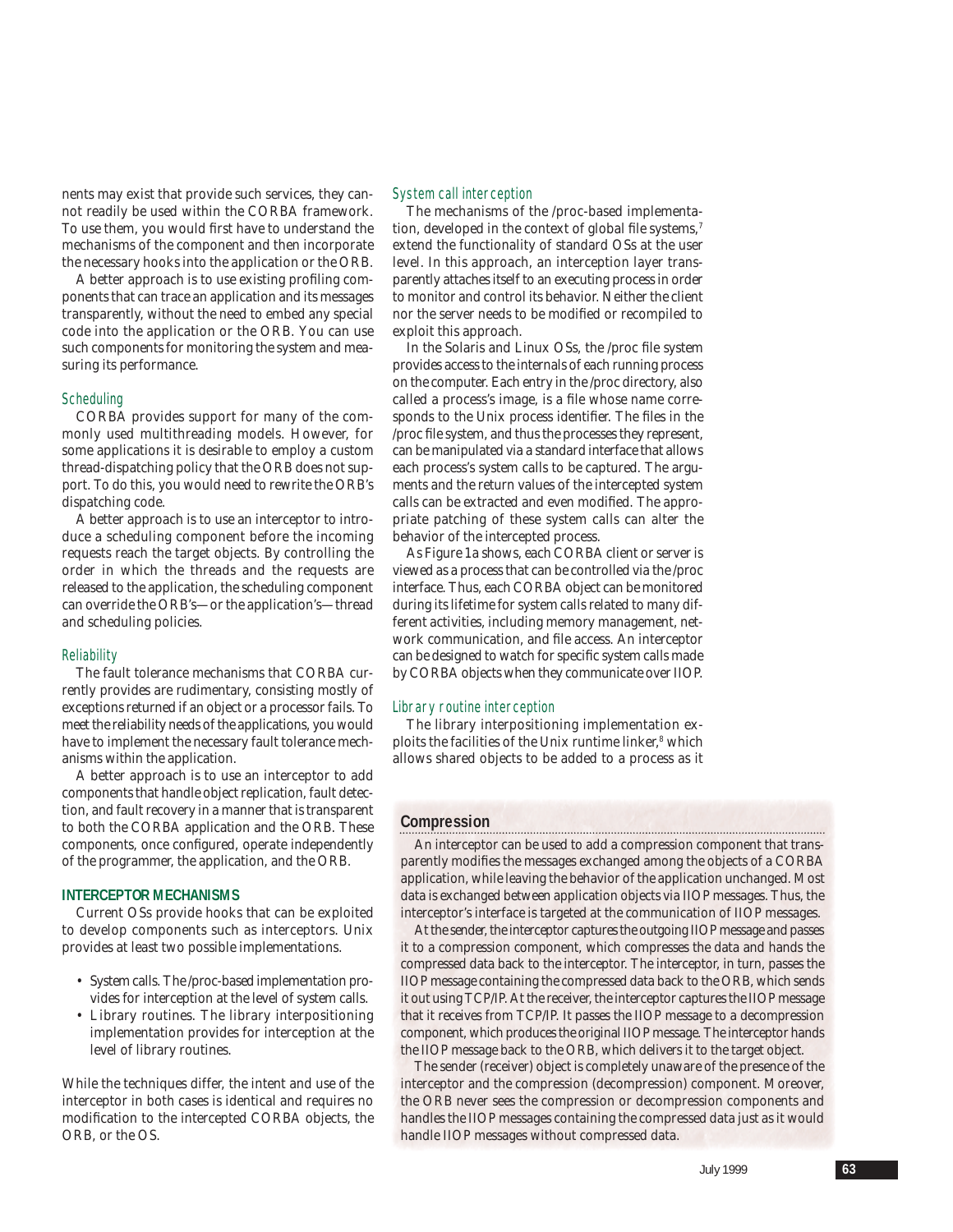

**Figure 1. Possible implementations of interceptors using (a) system call interception and (b) library routine interpositioning.**

initializes. These shared objects are mapped into the process space after the dynamic executable is launched, and before any of the normal shared object dependencies are loaded into the process space, as Figure 1b shows. To achieve this effect, the runtime linker does not require that the application be modified, relinked, or recompiled.

Library interpositioning exploits the fact that an executable can have symbols (undefined variables and functions) whose definitions remain unresolved until runtime. At runtime, the first shared object that resolves a symbol is accepted as the symbol's definition. If subsequent shared objects in the same process space also provide definitions for the same symbol,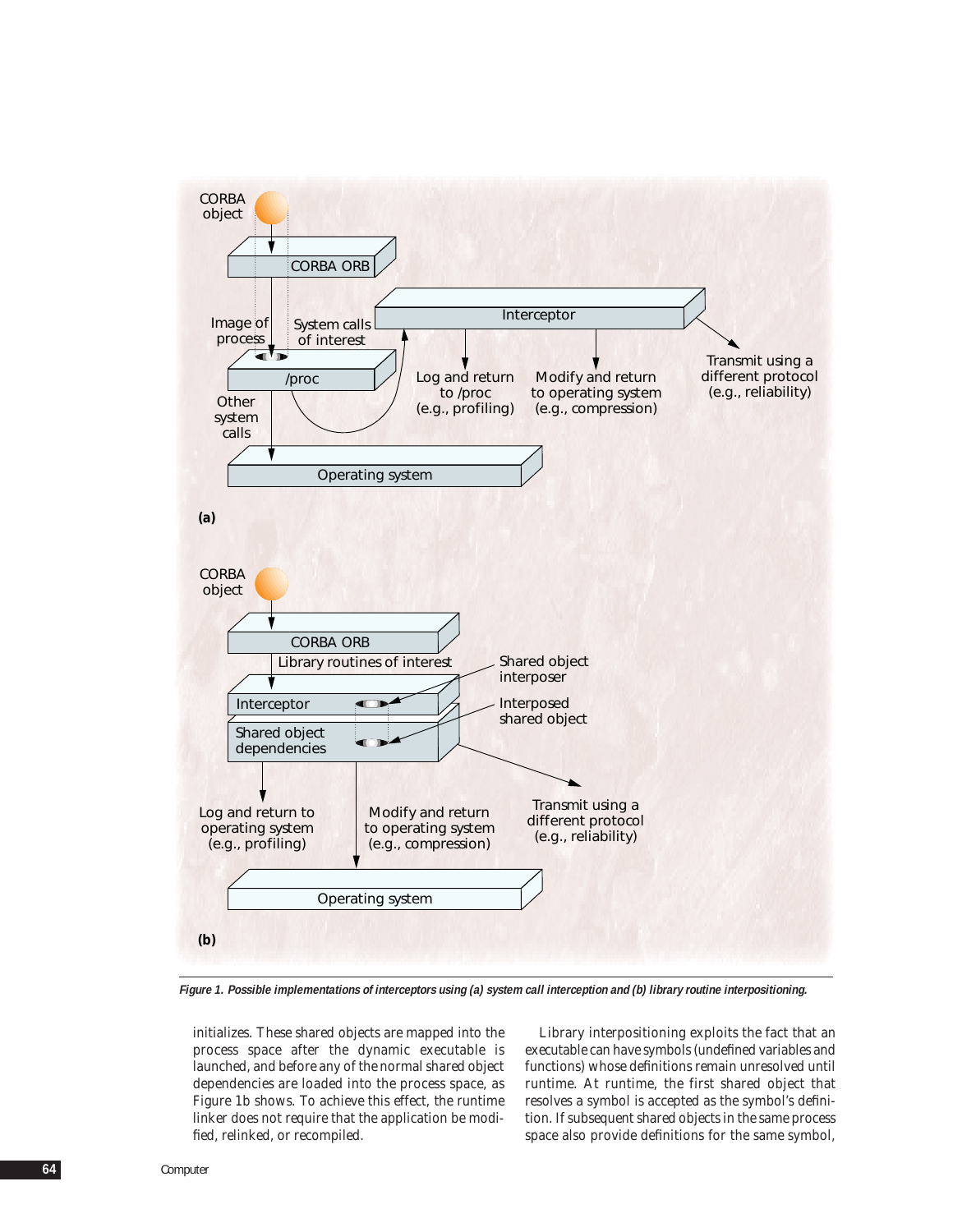these definitions are ignored by the runtime linker. The first definition is said to *interpose* on all other definitions of the same symbol. A process can thus be made to use custom function definitions provided by an interposed library in place of the original or standard function definitions.

Microsoft Windows NT's Dynamically Linked Libraries (DLLs) provide similar hooks that can be exploited to build interceptors.

## **USING INTERCEPTORS**

Here are the ways you can enhance CORBA for profiling, protocol adaptation, scheduling, and reliability. The interceptor's interface—the system calls that you intercepted in a /proc-based implementation or the library routines that you redefined in a library interpositioning implementation—depends on the information that the interceptor must provide to the added component. The interceptor's interface can cover all (or a subset of) the system calls or library routines used by a CORBA application.

#### Protocol adaptation components

If you wanted to send the IIOP messages exchanged between CORBA objects using a protocol other than IIOP, you could use an interceptor to add a protocol adaptation component. The protocol adaptation component that the interceptor introduces may simply encapsulate the IIOP messages using a protocol-specific header without ever modifying the IIOP messages. Alternatively, the protocol adaptation component may transform all, or a part of, the contents of the IIOP messages into the equivalent messages of the alternative protocol. In either case, for the protocol adaptation to work, the alternative protocol must preserve the semantics of IIOP communication.

To enable CORBA applications to communicate using an alternative protocol, the interceptor's interface must be targeted not only at the communication of IIOP messages, but also at the establishment of connections, the release of connections, and the queries related to connection status and connection information. The interceptor must prevent the intercepted system calls or library routines from ever reaching TCP/IP or the OS. Instead, these system calls and library routines must be mapped onto the equivalent mechanisms of the alternative protocol. This might require the use of an IIOP parser component.

Using interceptors in this way to construct protocol adapters is particularly useful when CORBA applications are required to communicate with legacy systems that use some proprietary protocol. In this case, an interceptor-based protocol adapter has the advantage of enabling interworking between the legacy system and the CORBA application without requiring you to modify either of them. To meet realtime requirements, some CORBA applications need a more stringent protocol than IIOP. Modification of either the applications or the ORB might be both infeasible and expensive, and interceptor-based protocol adapters can provide an effective solution.

## Profiling components

You might want to build execution profiles to determine, for example, a system's resource allocation for a CORBA application or an application's runtime resource usage. The system calls or library routines that comprise the interceptor's interface depend on the application and on the kind of profile to be generated.

Adding interceptors for the purpose of profiling involves recording, but not modifying, the application's behavior. A profile of each application object can be constructed by using an interceptor to add a logging, analysis, or display component to record or interpret the information in the intercepted system calls or library routines. For instance, to build a profile of a CORBA application's network use, the interceptor's interface is targeted to capture the communication of IIOP messages over the network. For a user-friendly presentation of the intercepted information, the interceptor can be chained with a display component that shows the network traffic.

**With interceptors you can enhance CORBA applications at runtime with components whose operation is transparent to both the application and the CORBA framework.**

#### **Security**

An interceptor can be used to enhance CORBA applications with security components that encrypt and decrypt, authenticate, verify, or reject connections on the basis of user-specified or configurable security policies. The encryption and decryption components modify IIOP messages exchanged by the application objects without modifying the application's behavior. Other security components, such as those for authentication, may result in modification of the application's behavior.

For security components that encrypt and decrypt IIOP messages, the interceptor's interface is targeted at the communication of IIOP messages. The interceptor at the sender captures outgoing IIOP messages and passes them to a component that encrypts the data contained in them. The interceptor then passes the IIOP message containing the encrypted data back to the ORB, which sends it over TCP/IP to the target object. At the receiver, the interceptor extracts the IIOP message containing the encrypted data, obtains the original IIOP message using a decryption component, and passes the message to the ORB for delivery to the target object.

Other security components may use protocol adaptation components to send the IIOP messages using a secure protocol instead of TCP/IP. Security components may also use profiling components to monitor CORBA applications. In this case, the profiler watches all connections to and from the application objects, and may reject connections from untrusted computers—or may permit restricted access to specific computers. A security component may also employ a display component to show security-related information in a user-friendly way.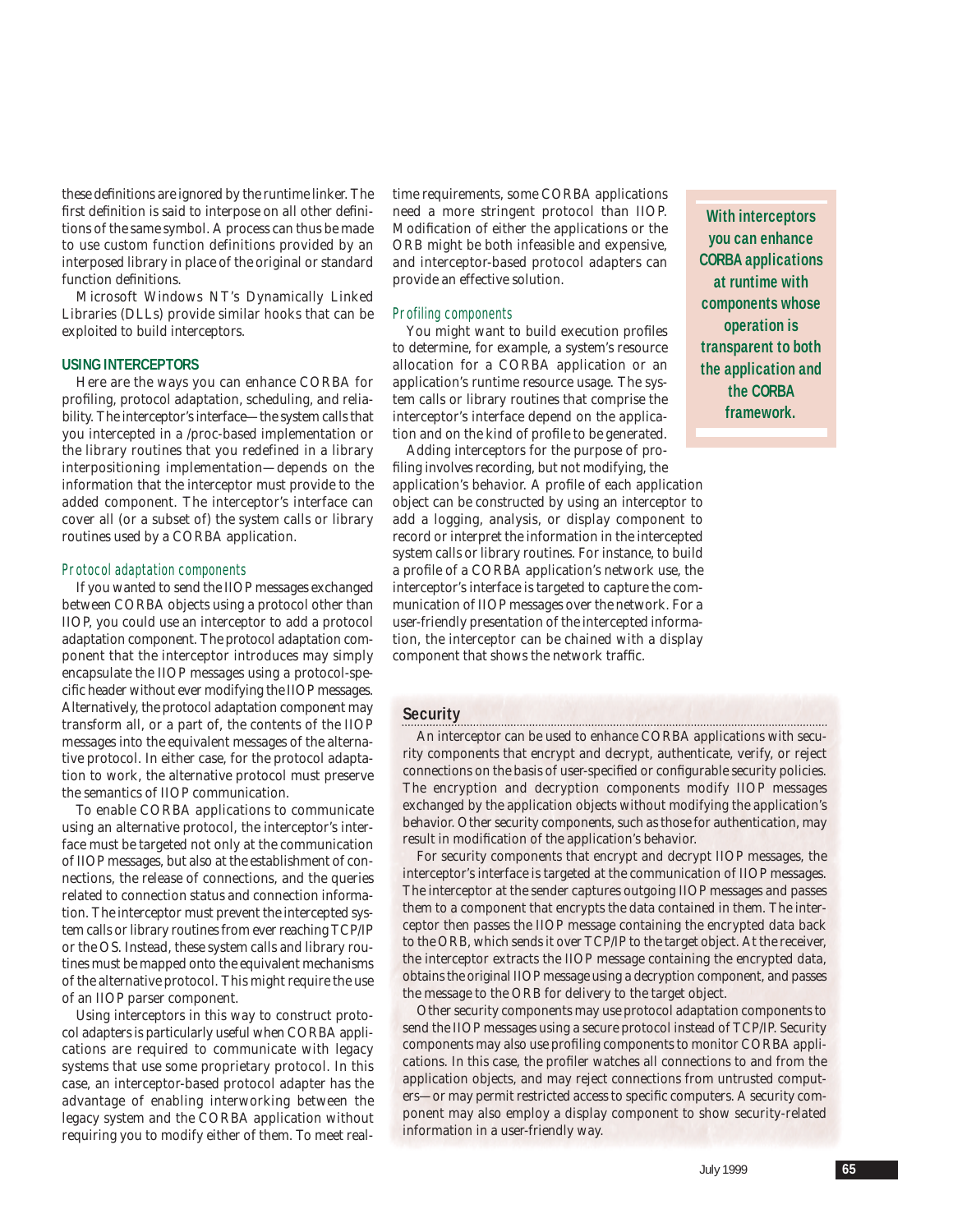



To build a profile of a CORBA application's method invocation or object access patterns, an interceptor requires detailed information at the object and method levels. Fortunately, the IIOP messages exchanged between CORBA objects contain information about the identity of the target server object and the method to be invoked on that object (the results and exceptions generated by the invoked method). Unfortunately, CORBA does not currently provide an accessible interface to parse the intercepted IIOP messages and extract this useful information. An interceptor's interface for the capture of IIOP messages, coupled with a custom IIOP parser component, is an effective solution. As Figure 2a shows, the interceptor captures the IIOP messages and passes them to an IIOP parser component, which then extracts the useful information from the message and may use a profiling component to store and display the method invocation and object access statistics.

#### Scheduling components

You can use interceptors to provide a specialized scheduling strategy for the methods executed by the objects of a CORBA application. While an interceptor doesn't result in the modification of the method that the object executes, it does add a scheduling component to modify the point in time at which the method is executed on the object. An interceptorbased scheduling component can transparently alter the behavior of the application by imposing a specific custom scheduling strategy on method invocations.

Multithreaded ORBs and applications typically employ the standard Posix or Solaris user-level thread libraries for all thread-related functions. The library interpositioning implementation thus lends itself well to the building of thread interceptors. The interceptor interface consists of library routines related to thread creation, thread release, thread management, and the dispatch of method invocations onto threads. For each of these intercepted library routines, the interceptor passes the intercepted information to a scheduling component, as Figure 2b shows. The scheduling component stores this information, enqueues any incoming method invocations, and decides the point in time at which the method invocation is released to the target object and is thus allowed to execute. Thus the scheduling component's multithreading, request handling, and invocation dispatching policies override any that are implemented by the ORB or the CORBA application.

This combination of a thread interceptor and a scheduling component is particularly useful for building a custom threading framework or for introducing a new multithreading policy without requiring modification of the ORB.

#### Reliability components

Perhaps the most striking use of interceptors is in enhancing CORBA with fault tolerance. The Eternal system provides fault tolerance by replicating objects within a CORBA application and transparently distributing the replicas across the system. For replication to be effective, every replica of an object that performs an operation must have the same state so that the replicated object can continue to provide useful service even when one of its replicas fails.

For replica consistency, all of the replicas of an object that execute incoming method invocations must see the same sequence of method invocations in the same order so that they have the same state at the end of each method execution. By the very nature of replication, each replica of a client object that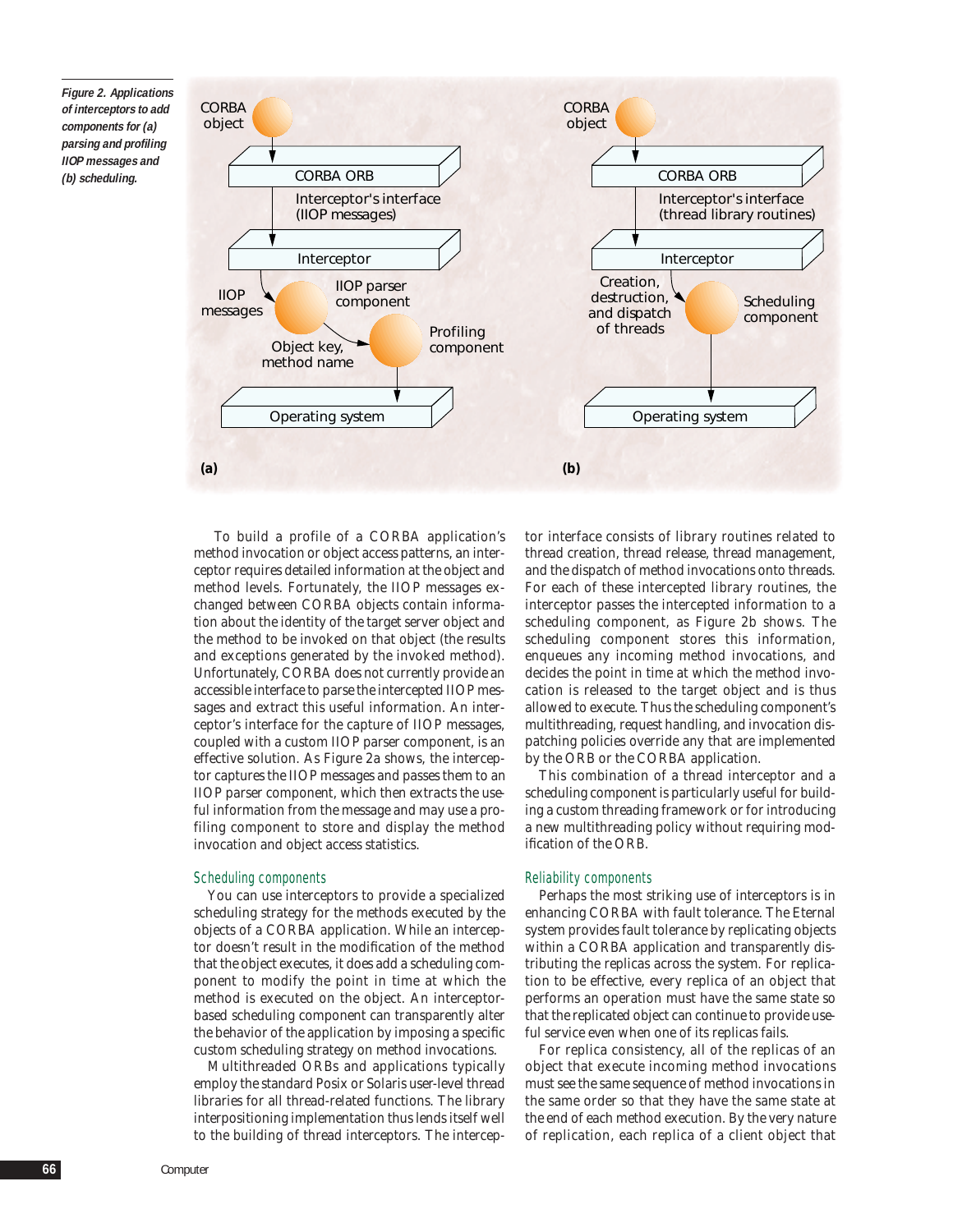invokes a method issues the same invocation. Consequently, the target server object may receive duplicate invocations. Such duplicate messages must not be allowed to execute and corrupt the state of the target object.

Multithreading in the ORB and in the application leads to additional difficulties in maintaining replica consistency. The specification of multithreading in CORBA provides no guarantees on the order in which the ORB dispatches incoming method invocations onto the target object's threads. The ORB's handling of multithreading means that the order of method executions in two replicas of the same object might be different. Consequently, their states at the end of a sequence of dispatches of invocations onto threads might be inconsistent.

Maintaining replica consistency while allowing replicas to crash and recover requires difficult programming. Through its novel use of interceptors and chained components, as shown in Figure 3, the Eternal system provides transparent fault tolerance with strong replica consistency for CORBA applications. As shown in Figure 3, for outgoing messages, the profiling component monitors replicas and processor load for resource management, the protocol adaptation component encapsulates IIOP messages for transmission, and the replication management component adds information to enable detection and suppression of duplicate operations.

For incoming messages, the scheduling component schedules and dispatches operations, the replication management component detects and suppresses duplicate operations, the protocol adaptation component converts reliable multicast messages into IIOP messages, and the profiling component behaves the same as with outgoing messages.

# **ETERNAL'S INTERCEPTORS**

The interceptor's strength lies in its ability to allow an unmodified precompiled CORBA application to benefit from the enhancements that Eternal provides. In the current implementation of the Eternal system, the interceptor uses the library interpositioning approach to add components for protocol adaptation, scheduling, replication management, and profiling. The ORB-independent nature of the Eternal system's interceptor has made it possible to port these components to multiple commercial ORBs with relative ease.

#### Reliable multicast

To facilitate consistent replication, the interceptor introduces a protocol adaptation component to convey the application's IIOP messages over a reliable totally ordered multicast protocol, such as Totem,<sup>9</sup> instead of TCP/IP. The protocol adapter merely encapsulates, but does not transform, each intercepted IIOP



**Figure 3. Using an interceptor in the Eternal system for outgoing messages (solid arrows) and incoming messages (dashed arrows).** 

message with a header that contains sufficient information to enable the message's transmission over the reliable multicast protocol. The information in the reliable multicast protocol header is derived in part from the information (for example, the identity of the target object) in the IIOP message.

#### Consistent multithreading

To preserve replica consistency for multithreaded objects, or for processes containing multiple singlethreaded objects that share data, the interceptor introduces a scheduling component. The scheduling component ensures a consistent order for the dispatch of threads and method invocations within the appli